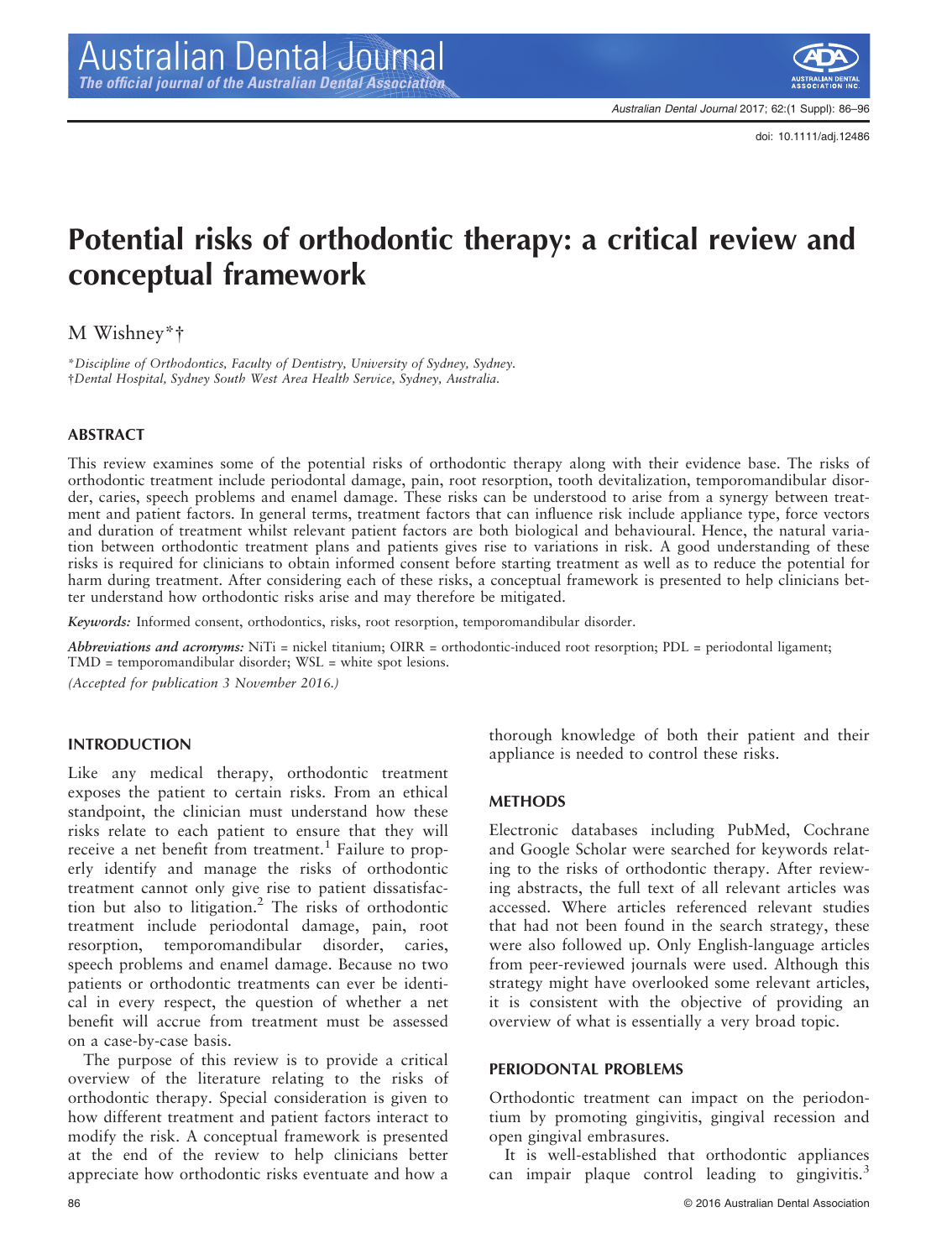Whilst the associated gingival hyperplasia can be an aesthetic concern, the broader implications of gingivitis in an otherwise healthy periodontium are for, the most part, limited. However, gingivitis during orthodontics may result in periodontal breakdown in adults with active periodontal disease<sup>4</sup> and where a thin gingival biotype overlies an alveolar dehiscence.<sup>5</sup>

A number of retrospective studies have demonstrated that patients who have had orthodontic treatment are more likely to have gingival recession than individuals who have not.<sup>6</sup> Whilst this finding is not universal, $<sup>7</sup>$  a systematic review of the evidence in this</sup> respect found that on average there is a small but significant detriment on the periodontium as a result of orthodontic therapy: 0.03 mm of recession, 0.23 mm increased pocket depth and 0.13 mm of alveolar bone loss.<sup>8</sup> The risk of periodontal breakdown may be higher in adult orthodontic patients. A radiographic follow-up study of 343 adult orthodontic patients reported that although mean bone loss on anterior teeth was 0.54 mm, over one-third of patients had bone loss exceeding 2 mm and this positively correlated with age.<sup>9</sup>

Orthodontics can challenge periodontal stability by moving the roots of teeth outside of their alveolar housing and thinning the attached gingiva.<sup>10</sup> The labial aspect of the lower incisors is particularly vulnerable to recession.<sup>6</sup> Hence, procedures which advance lower incisors (such as alignment of crowding and class II mechanics) need to be undertaken with this in mind. Despite some manufacturers' claims to the contrary, self-ligating brackets do not promote alveolar bone formation as teeth are moved facially.<sup>11</sup>

The modern trend towards non-extraction treatments $12$  has made this topic particularly relevant. Whilst anecdotal evidence suggests that incisor advancement can predispose to gingival recession, population-based studies have failed to consistently demonstrate a relationship between the two. $^{13}$  Furthermore, a large follow-up study comparing extraction and non-extraction patients failed to show any differences in their experience of recession.<sup>14</sup> Despite the potential for fixed lingual retainers to impede oral hygiene, the evidence would suggest they cause minimal detriment to the periodontium over the long term.<sup>15</sup>

Ultimately, the multifactorial nature of periodontal attachment loss makes it difficult to quantify the contribution of orthodontic therapy. Known risk factors include age, gingival biotype, smoking, oral hygiene habits, oral piercings, frenal attachment and plaque control.10,16 Furthermore, any comparisons that can be drawn between studies are confounded by variations in the starting malocclusion, treatment mechanics and the observation period. $^{13}$  Therefore, it is likely that there is a subset of patients with enough of these

risk factors to experience clinically significant attachment loss as an outcome of orthodontic therapy. With this in mind, an individual assessment of recession risk should inform the treatment planning of the orthodontic patient and proper oral hygiene instruction should be given. $17$ 

## Open gingival embrasures

Open gingival embrasures (or 'black triangles') occur when the interdental papilla is lost in the aesthetic zone. Whilst they can be a result of periodontal disease, they are often aetiologically distinct from gingival recession. The presence of the papilla has been linked to age, tooth morphology, proximal contact length, proximal bone height and interproximal gingival thickness.<sup>18</sup> Tarnow et al. demonstrated that open gingival embrasures are more likely to occur when the distance between the alveolar bone and the tooth contact point exceeds  $5 \text{ mm}$ .<sup>19</sup> Hence, orthodontic tooth movement may cause an open gingival embrasure by diverging roots.<sup>20</sup> Other risk factors include triangular crown morphology, teeth being in a pretreatment position where the papilla has not completely formed and the embrasure morphology itself. $^{21}$  Apart from being unaesthetic, open embrasures promote food impaction. Management strategies include bracket repositioning, reshaping of crowns and restorative treatments.

# PAIN

Virtually any stage of orthodontic treatment has the potential to cause pain. Fear of pain can be a deterrent to individuals starting orthodontic treatment.<sup>22</sup> During treatment, pain has been shown to lessen patient compliance $23$  and has also been cited as a common reason for stopping early.<sup>24</sup> In broad terms, two common types of pain can arise in the course of orthodontic therapy: mucosal pain from appliance trauma to the oral soft tissues and periodontal/pulpal pain from the application of orthodontic forces to the teeth.

## Oral mucosal pain

Most patients undergoing treatment with fixed appliances experience oral mucosal pain at some point and for some people this can rate as the most annoying part of treatment.<sup>25</sup> However, this topic has not been well studied.<sup>26</sup> Baricevic et al. reported that orthodontic brackets tended to cause mucosal erosions and desquamations whereas archwires caused ulcerations.<sup>26</sup> It is unsurprising that the pattern of mucosal ulceration reflects the location of the appliance: lingual appliances tend to ulcerate the tongue whilst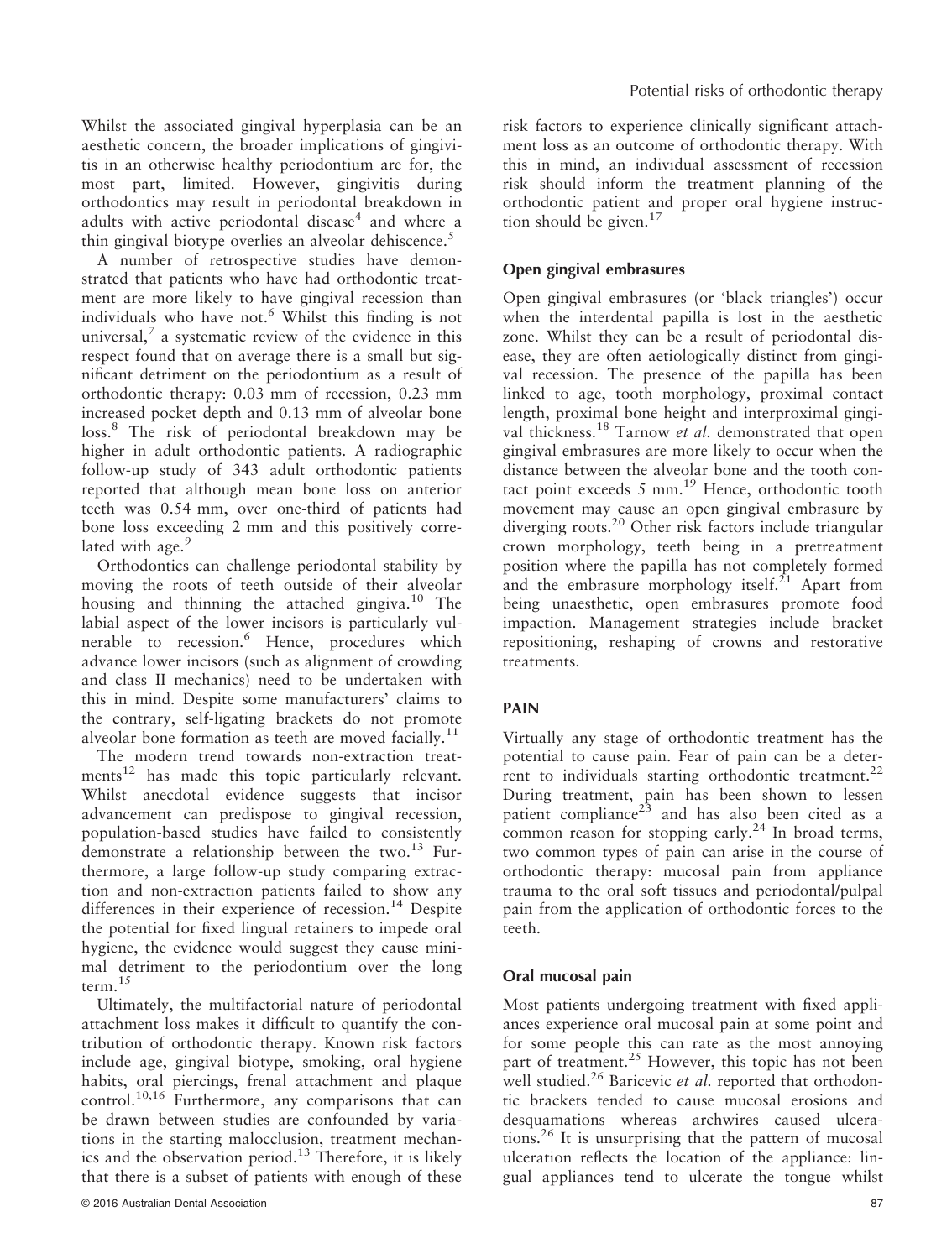buccal appliances tend to ulcerate the cheeks. $27$  The location of the ulceration greatly impacts morbidity; the constant activity of the tongue makes lingual ulcerations more debilitating than buccal ones.<sup>28</sup> Mucosal irritation and discomfort can also arise during treatment with clear aligners (e.g. Invisalign) although this does not seem to rate as a significant concern to patients.<sup>29</sup>

## Periodontal/pulp pain

Orthodontic forces against teeth can cause pain by compressing the vasculature in the periodontal ligament (PDL) resulting in inflammation of both the pulp and periodontal tissues.<sup>30</sup> In this respect, fixed appliances produce more pain than removable or functional appliances.<sup>31</sup>

After the placement of the initial archwire in a fixed appliance, the majority of patients will experience pain starting at 4 h which then peaks at 24 h and declines over the next  $3 \text{ days}$ .<sup>32</sup> After an adjustment visit, pain increases then tapers off over 2–3 days, giving rise to a cyclic pattern of pain throughout the course of treatment.<sup>33</sup>

Whilst the archwire sequence may not significantly contribute to the overall pain experience,  $34$  stiffer wires can result in a higher peak pain level.<sup>35</sup> Heatactivated nickel titanium (NiTi) wires may also cause less pain than regular NiTi wires.<sup>36</sup> Whilst some evidence supports passive self-ligating brackets being less painful than conventional brackets during initial alignment, $37$  a recent meta-analysis concluded there was a lack of a clinically significant difference between the two bracket types in this respect.<sup>38</sup> However, active self-ligating brackets have been shown to be more painful than conventional brackets when engaging rectangular archwires.<sup>39</sup> The overall pain experience with lingual and labial appliances seems to be comparable.<sup>40</sup>

Patients can often experience pain at orthodontic debands and this appears to be related to the level of tooth mobility, as well as the direction of the forces used to remove the fixed appliance.<sup>41</sup> Ceramic brackets may be more painful to remove than metal brackets as the latter are more ductile and require less force to remove.<sup>42</sup>

Patients undergoing Invisalign treatment experience pain over a similar timescale to fixed appliance patients, although the evidence suggests that the overall intensity of pain in Invisalign patients is significantly less.<sup>29</sup> Indeed a proportion of Invisalign patients may report no pain during treatment $43$  which has been attributed to the small incremental tooth movements made by consecutive aligners.<sup>43</sup> It is important to bear in mind that the Invisalign material and treatment protocols have evolved since these

studies were published, which may alter the relevance of these findings.

Two possible therapeutic targets exist to ease periodontal/pulpal pain during orthodontic therapy: reducing inflammation and increasing blood flow within the PDL. Randomized clinical trials have demonstrated that anti-inflammatory analgesics perform better than placebo drugs at reducing pain following the initiation of orthodontic forces.<sup>44,45</sup> A meta-analysis by Xioting et al. concluded that ibuprofen, aspirin and paracetamol were equally effective in this respect, with the latter being preferred due to a better safety profile and less potential impact on tooth movement.<sup>46</sup>

Chewing wafers or gum can provide pain relief to orthodontic patients by disrupting compressive forces from appliances and allowing an intermittent resumption of blood flow to the PDL. Hence, both have been shown to be effective in reducing pain and may be as equally as effective as analgesics.<sup>47</sup> Similarly, PDL blood flow can be increased by applying low-intensity laser light to gingival areas around the teeth and this has been shown to outperform placebo for analgesia.<sup>48</sup> Although vibration could theoretically provide analgesia by increasing PDL blood flow as well, the evidence that vibration appliances reduce orthodontic pain is conflicting.33,49

A discussion of orthodontic pain would not be complete without considering the psychosocial dimension of the pain experience, which probably outweighs orthodontic factors in explaining patients' pain experiences.50 Whilst gender and age differences are not consistently related to orthodontic pain,<sup>41</sup> there are clear 'non-linear' relationships between age, gender and pain: adolescents tend to report more pain than pre-adolescents and adults, and females more than males.<sup>31</sup> Furthermore, emotional states (such as anxi- $\text{ety}^{51}$  and social interactions (such as experiencing  $\text{empathy}$ <sup>52</sup> also influence how individuals experience pain during orthodontic treatment.

## ROOT RESORPTION

As teeth undergo orthodontic movement, resorption of cementum and dentine may also take place. This process has been termed 'orthodontic-induced root resorption' (OIRR). $53$  Whilst it has been shown that resorptive craters can heal by cementum deposition,  $54$ roots will become permanently shortened if the resorption separates an apical region from the rest of the root.<sup>30</sup>

Because OIRR is asymptomatic, it can only be diagnosed radiographically or histologically. Due to the potential for distortions, panoramic and periapical radiographs taken with the bisecting angle technique are considered to be less accurate than periapical films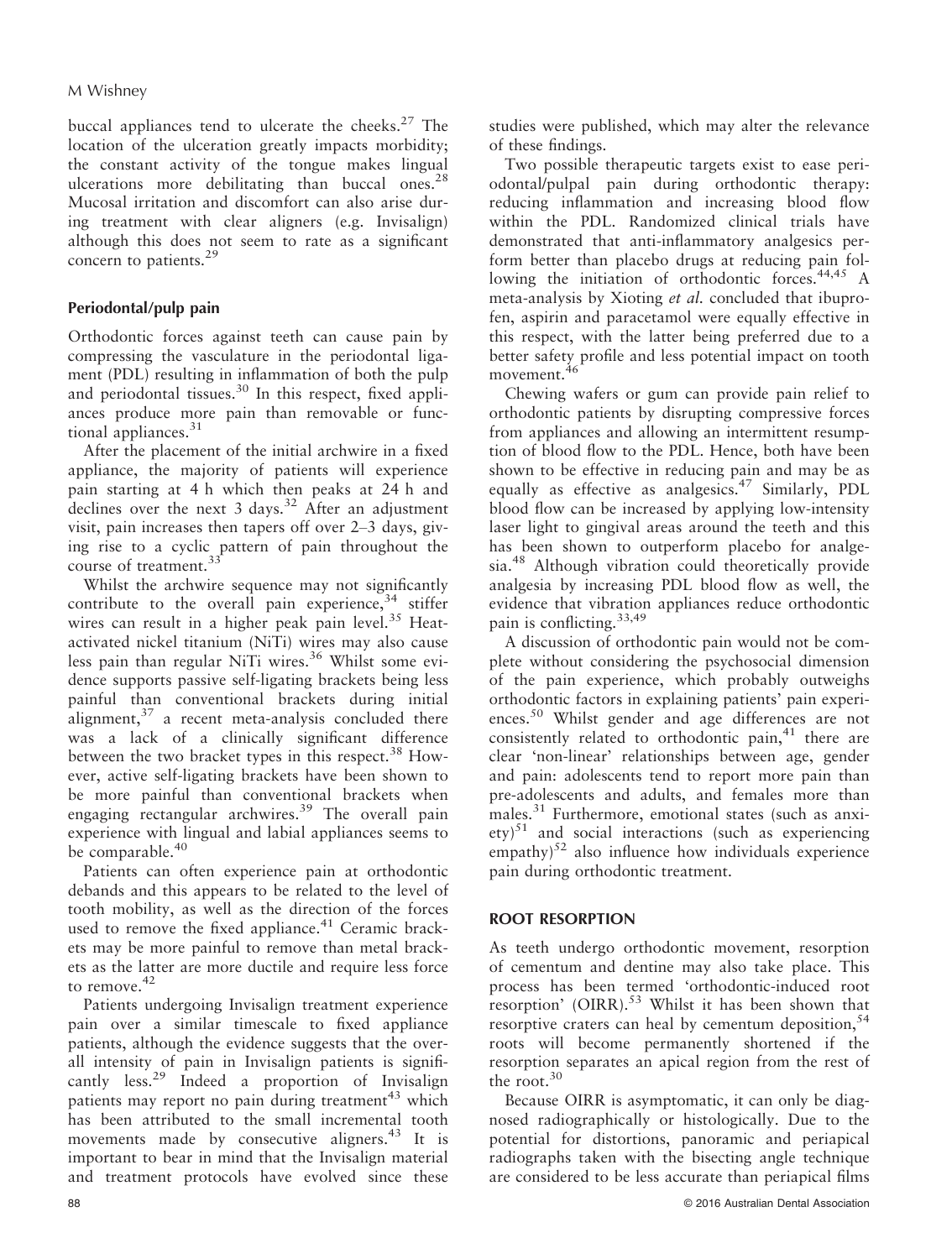taken with a paralleling technique.<sup>55</sup> Cone-beam studies have demonstrated good potential in this respect;  $56$ however, the degree of radiation exposure makes their routine use for diagnosing OIRR questionable.

Radiographic studies suggest that, overall, 48–66% of orthodontically treated teeth experience OIRR in the order of 2 mm or less.<sup>53</sup> Anterior teeth are more susceptible to OIRR and 1–5% will experience more than 4 mm of root shortening.<sup>57</sup> Histological studies, on the other hand, suggest that greater than 90% of teeth undergo some extent of OIRR.<sup>53</sup> The discrepancy between radiographic and histological data reflects the fact that not all resorptive lesions progress to root shortening, which is the outcome measurable on a two-dimensional radiograph.

It has been observed that susceptibility to OIRR varies between individuals.<sup>58</sup> Whilst genetics accounts for over half of this variation,  $59$  a diverse array of other patient-related factors have been associated with OIRR including age, tooth morphology, certain drugs, hormone deficiencies, hypothyroidism, hypopituitarism, alveolar bone density, root morphology, chronic alcoholism, gender, root proximity to the cortical bone, gender and the severity and type of malocclusion.<sup>53</sup>

The nature of the orthodontic treatment itself can also influence the experience of OIRR, although the evidence only supports 'light forces' as being protective against OIRR.<sup>53</sup> A recent systematic review of orthodontic forces and OIRR was unable to make any recommendation about an appropriate force level in this respect.<sup>60</sup>

A temporal association also exists between orthodontic forces and OIRR because intermittent forces are associated with less OIRR than continuous ones.<sup>60</sup> This could explain the observations that removable appliances have been shown to cause less OIRR than fixed appliances $61$  and that clear aligner therapy causes similar amounts of OIRR to fixed appliances that use a 'controlled light force'. $62$  There also appears to be a positive correlation between overall treatment time and  $OIRR^{60}$  and pauses in treatment can reduce OIRR.<sup>63</sup> On the other hand, teeth treated with self-ligating appliances do not show less  $OIRR<sub>1</sub><sup>64</sup>$  which is consistent with data that self-ligating appliances do not reduce overall treatment time compared with conventional ligation, $38$  and also suggests that the forces of the two systems are comparable.

Although an individual's inherent susceptibility to OIRR may not be modifiable by the clinician, steps can still be taken to identify those individuals who may be at a higher risk. In light of the evidence for a genetic basis,  $65$  consideration of the orthodontic experiences of family members may help to identify individuals who are particularly prone to OIRR.<sup>66</sup> Furthermore, tooth-related factors that predispose individuals to OIRR should be recognized, such as a history of trauma<sup>67</sup> or abnormal root shape.<sup>68</sup>

Radiographic screening at 6 months from the beginning of treatment has been recommended to identify those patients who are prone to OIRR.<sup>58</sup> Those individuals who show signs of OIRR should have biannual radiographs thereafter for the duration of treatment.<sup>58</sup> Where OIRR is a concern, the orthodontic force should be discontinued and this will effectively halt the process.<sup>69</sup>

Despite the prevalence of OIRR, there is little data in the literature on the long-term prognosis of teeth which have shortened roots and the implications of OIRR mentioned in the literature are hypothetical. Long-term follow-up studies have demonstrated that hypermobility in these teeth is  $rare^{69}$  and is only observed in extreme cases.<sup>70</sup> This is explained by the relatively small contribution of the apical area of teeth to the overall periodontal support.<sup>71</sup> Kalkwarf et al. estimated apical root loss of 3 mm in a maxillary incisor was equivalent to a loss of 1 mm of alveolar periodontal support.<sup>72</sup> It has been suggested that teeth with OIRR may make poorer abutments in fixed prosthodontics<sup>72'</sup> and may be more compromised if periodontal disease develops.70

### TOOTH DEVITALIZATION

Orthodontic forces can causes changes in pulpal blood flow by compressing the neurovascular bundle. Whilst a number of studies have shown histological and inflammatory changes in the pulp as a result of orthodontic forces,<sup>73</sup> a recent review of the effects of orthodontic force on the pulp concluded that this area remains poorly understood.<sup>74</sup>

Early research flagged possible concerns that heavy orthodontic forces could cause pulpal necrosis by strangulation.<sup>75</sup> Although it is clear that the orthodontic force can cause pulpal ischaemia and degenerative changes, modern evidence suggests that the pulp is remarkably robust in resisting heavy forces<sup>76</sup> and that necrosis of otherwise healthy teeth during orthodontic therapy is a rare phenomenon.<sup>74</sup> However, teeth with a history of trauma may have a compromised vascular supply which places them at a higher risk of devitalization during orthodontic therapy.<sup>7</sup>

Vascular supply may also be lost in instances where root apices are moved outside of the alveolar bone<sup>78</sup> although reports also exist of teeth preserving vitality where bonded lingual retainers inadvertently torqued root apices beyond the cortex.<sup>79</sup> This suggests that slower tooth movements are less likely to sever the neurovascular bundle.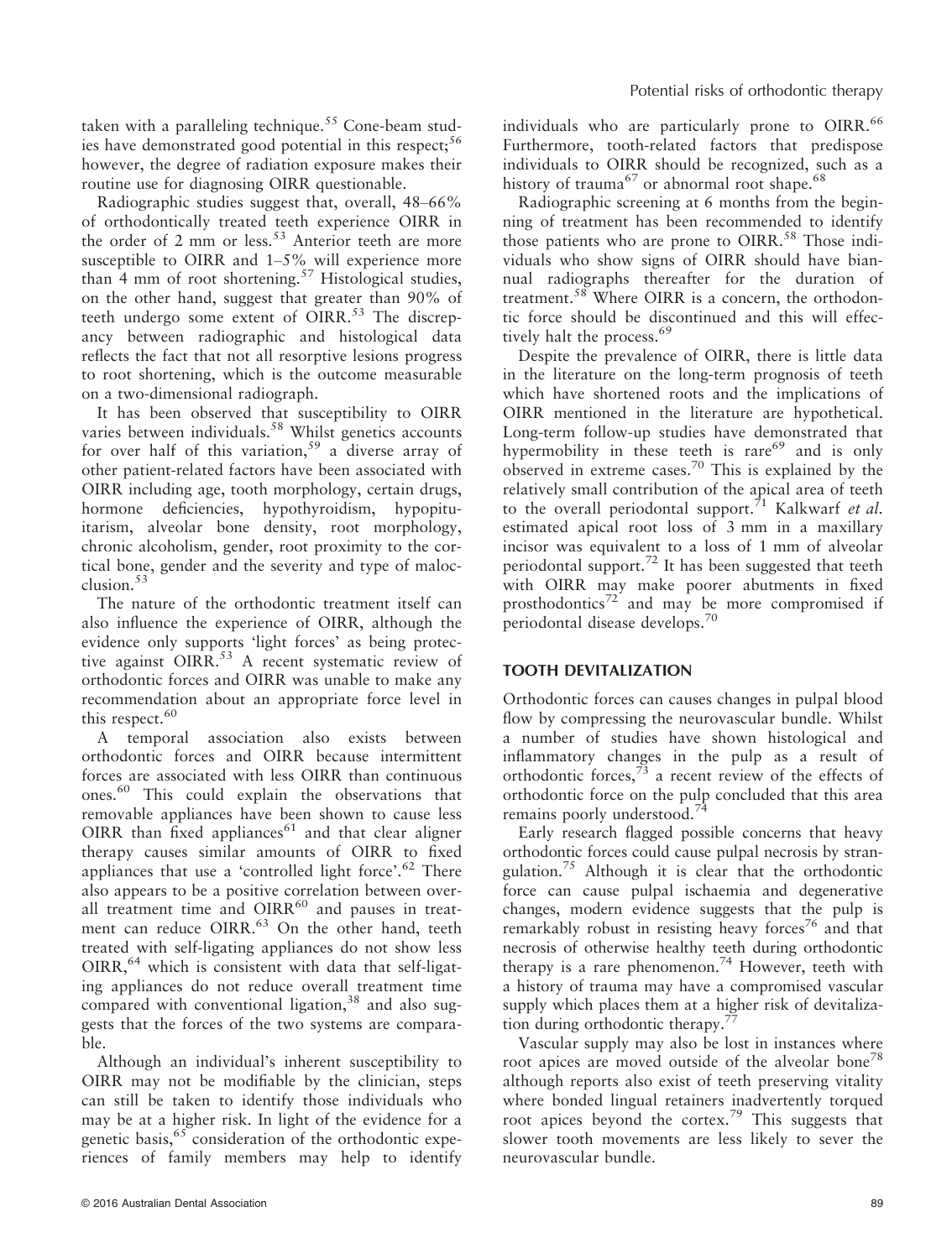Because increased overjet is a known risk factor for incisor trauma,<sup>80</sup> a large proportion of orthodontic patients may have a history of incisor trauma.<sup>81</sup> Therefore, it is necessary to screen potential orthodontic patients for a history of dental trauma and to warn of potential loss of vitality before starting treatment. Teeth with a history of trauma, particularly those showing signs of pulp canal obliteration, should be moved with caution.<sup>82</sup>

Caution should also be exercised when assessing pulpal vitality of teeth undergoing orthodontic movement due to the chance of false negatives. Indeed, during orthodontic movement, vital teeth may have an increased response threshold or transient negative response when being pulp tested.<sup>76</sup> It has been suggested that radiographic changes in the apical region may be a more reliable marker of pulpal necrosis than vitality testing; $77$  however, if necrosis occurs in the absence of infection then apical changes may not be evident.<sup>83</sup> Furthermore, radiographic changes around a root apex can appear for reasons other than pulpal infection. Therefore, clinicians should look for multiple signs and symptoms of pulpal necrosis before making a diagnosis of pulpal necrosis.

## TEMPOROMANDIBULAR DISORDER

The diagnosis 'temporomandibular disorder' (TMD) lacks a universally accepted definition.<sup>84</sup> Okeson has described TMD as the signs and symptoms associated with masticatory dysfunction arising from the temporomandibular joint, the dentition and muscles.<sup>85</sup>

The possible relationship between orthodontics and TMD is closely related to the question of how occlusion may influence TMD in general. There is a perception that the contribution of occlusion to TMD has been historically overstated by the dental profession,<sup>86</sup> and that it may be more appropriately managed with a medical rather than a dental paradigm.<sup>87</sup>

The incidence of TMD is known to increase with age and the increasing number of adults seeking orthodontic treatment has made this topic particularly relevant.<sup>87</sup> Furthermore, adults may be at a theoretically higher risk of TMD from orthodontic therapy if the adaptability of their stomatognathic system is less than that of a younger person.<sup>88</sup>

Up until the late 1980s, comparatively little research had been undertaken to explore the relationship between orthodontics and TMD. This changed in 1987 when a US court awarded substantial damages to a patient who sued their orthodontist for 'causing' TMD.<sup>89</sup> Since this time, successive investigations have demonstrated that there is insufficient evidence to suggest that orthodontic therapy prevents, causes or treats TMD.84,89–<sup>96</sup> However, as Michelotti and Iodice pointed out in their review of this topic, the

absence of evidence is not the same as the evidence of absence.<sup>95</sup>

Designing and executing a study capable of demonstrating a causal link between orthodontic therapy and TMD would be exceptionally challenging. In addition to controlling for the starting malocclusion and the type of orthodontic therapy, a proper evaluation would need to control for a large number TMDrelated associations. These include age, social class, ethnicity, psychosocial status, gender, trauma history, ethnicity, parafunctional activities, third molar removal, co-existing pain conditions and genetics.<sup>65,84,90</sup> Furthermore, the challenges of defining and diagnosing TMD would need to be overcome as well as the potential for the placebo effect and inter-observer variability. Hence, Luther's observation that 'to date there has never been a satisfactory evaluation of orthodontics with respect to TMD'.<sup>94</sup>

Longitudinal, retrospective and cross sectional studies comparing the incidence of TMD in patients with and without a history of orthodontic treatment cannot demonstrate causality, but may highlight possible associations. Where such studies have taken place, they have failed to show an association between orthodontic therapy and TMD.<sup>97,98</sup> However, evidence is emerging that there could be a subset of patients who have a genetic predisposition to TMD from orthodontics. $^{65}$  Hence, it may be an oversimplification to state that there is no relationship between orthodontic treatment and TMD.

Despite the equivocal relationship between orthodontics and TMD, clinicians still have a medicolegal duty to screen potential patients for TMD and refer them appropriately when a positive finding is made.<sup>2</sup> Furthermore, it may be prudent to avoid starting treatment in cases where TMD already exists.<sup>95</sup> Patients with a history of TMD should understand that their condition could potentially stabilize, get worse or improve as a result of orthodontic therapy.2,87

## ENAMEL DECALCIFICATION

Orthodontic appliances increase caries risk by promoting plaque accumulation and inhibiting oral hygiene.<sup>99</sup> White spot lesions (WSL) are one of the most common adverse effects of orthodontic therapy.<sup>100</sup> They arise from the refractive index change that accompanies enamel decalcification and may progress to cavitation.<sup>101</sup> Between 1975 and 2011, Gorelick *et al.*'s landmark study<sup>102</sup> on the incidence of WSL in orthodontic patients was the fourth most cited publication in the orthodontic literature.<sup>103</sup> Most WSL studies have been concerned with fixed appliances because the risk of their formation with removable appliances is low.<sup>104</sup>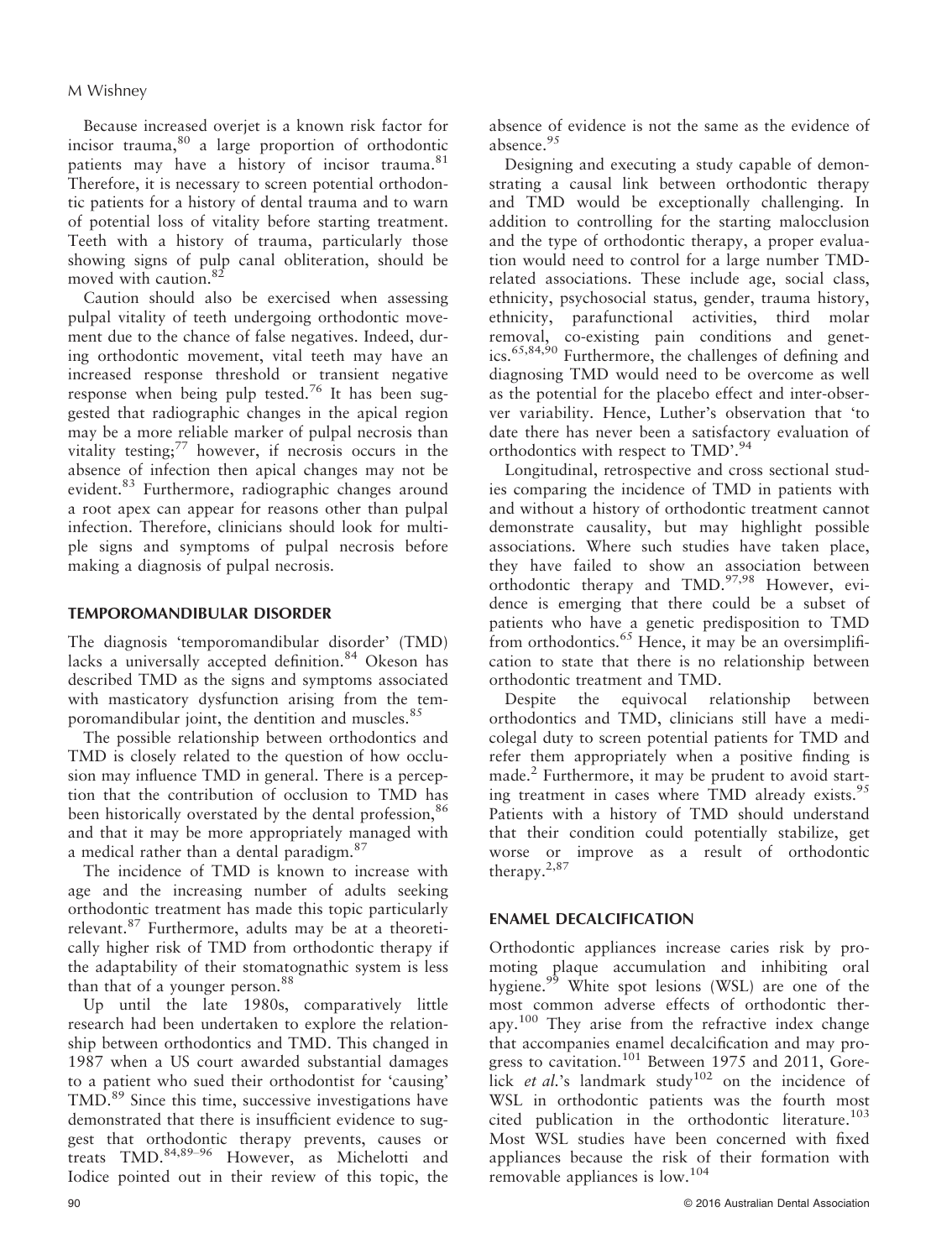During orthodontic treatment, WSL can be difficult to identify because complete plaque removal and enamel desiccation is needed for proper visualization.<sup>105</sup> Clinical evidence of WSL can occur as early as 4 weeks after fixed appliance placement,  $106$  which is comparable with non-orthodontic patients who do not brush their teeth.107

A recent literature review reported that that the prevalence of WSL ranged 2–97% of orthodontic patients.<sup>100</sup> This wide range has been attributed to differences in WSL measurement techniques $100$  and failure to differentiate between pre-existing and new WSL during orthodontic treatment.<sup>108</sup> It may also reflect the multifactorial nature of caries risk. Younger patients are at greater risk due to lack of enamel maturity and a tendency to have poorer oral hygiene habits.<sup>109</sup> There is some evidence that male orthodontic patients are more affected by WSL than females,110 although other studies have found the prevalence of WSL across genders to be no differ $ent.$ <sup>102</sup>

Saliva has a protective effect against WSL formation. Hence, maxillary teeth are generally more susceptible to WSL than mandibular teeth $111'$  and lingual appliances seem to be at low risk of promoting WSL  $develoment.<sup>112</sup>$ 

After fixed appliances are removed, saliva starts to remineralize  $WSL<sup>113</sup>$  This process is initially rapid but slows after several weeks.<sup>114</sup> Whether a Hawley or Essex type retainer is worn does not appear to influence the natural remineralization process.<sup>114</sup> A residual WSL may persist due to superficial remineralization,<sup>108</sup> particularly if a high concentration of fluoride is applied soon after deband.115 The benefits of products containing casein phosphopeptide-amorphous calcium phosphate for WSL remineralization are not clear.<sup>116</sup> Other methods reported in the literature to manage WSL  $include$  resin infiltration<sup>117</sup> and enamel micro-abra $s$ ion.<sup>118</sup>

It is a truism that prevention of WSL is preferable to their post-orthodontic management. Because caries cannot form in the absence of plaque and fermentable carbohydrates, $119$  a good diet and proper oral hygiene in combination with a regular fluoride regimen should be at the forefront of any strategy to manage WSL. Because patients may have an inherently higher susceptibility to caries due to salivary dysfunction, enamel solubility, medications and genetics, $100$  an individualized caries prevention plan should be instituted for each orthodontic patient. Furthermore, clinicians should be wary of starting orthodontic treatment in patients with low motivation because this is associated with poor oral hygiene in orthodontic patients.<sup>120</sup>

## SPEECH PROBLEMS

Orthodontic appliances may affect speech directly by impeding the articulation of sounds or indirectly by affecting the physical and mental health of a person.<sup>109</sup> Although the potential for orthodontic appliances to hinder speech has been of research interest for over 60 years, $121$  professional orthodontic associations do not always address this topic in their public education campaigns regarding the risks of orthodontic treatment.<sup>122</sup>

The effect of orthodontic appliances on speech is primarily an issue when the lingual space is encroached upon. Hence, patients report that removable appliances affect speech more than fixed labial appliances.<sup>123</sup> The speech recovery time for bonded palatal expanders<sup>124</sup> and Hawley retainers<sup>109</sup> tends to be approximately 1 week. This is similar to the adaptation time for full upper dentures, $125$  which may suggest that age is not a significant factor for speech adaptation in this respect. Indeed, one study involving bonded palatal expanders found no relationship between patient age and the time for speech adaptation.<sup>124</sup> Speech adaptation may be quicker if the thickness and amount of palatal coverage of an appliance is minimized.<sup>126</sup> This observation may explain the seemingly mild and short-lived impact of Invisalign on speech for many patients.28,43 It should be noted however that these studies did not consider the impact of newer aligner features that place auxiliary features on the palatal surface of the upper incisors (e.g. bite ramps) which may affect speech.

The effect of fixed lingual appliances on speech is also well recognized. Apart from encroaching on surfaces required for phonation, lingual appliances can interfere with speech by causing ulceration to the tongue.<sup>127</sup> Shalish et al. compared the impact of Invisalign, labial and lingual appliances on quality of life and found that patients reported difficulty speaking for an average 2, 4 and 6 days, respectively.<sup>28</sup> Other studies have put the speech recovery time for lingual appliances between  $1^{128}$  and 3 months.<sup>129</sup>

# ENAMEL DAMAGE

Removal of fixed orthodontic appliances (debanding) involves applying a force to disrupt bonding between the tooth surface and the appliance. The result of this force application will either be cohesive failure within the orthodontic resin itself or an adhesive failure at the interface of the tooth or the bonding surface of the appliance.<sup>130</sup> Enamel may be damaged in the debanding process or during cleanup of residual orthodontic cement.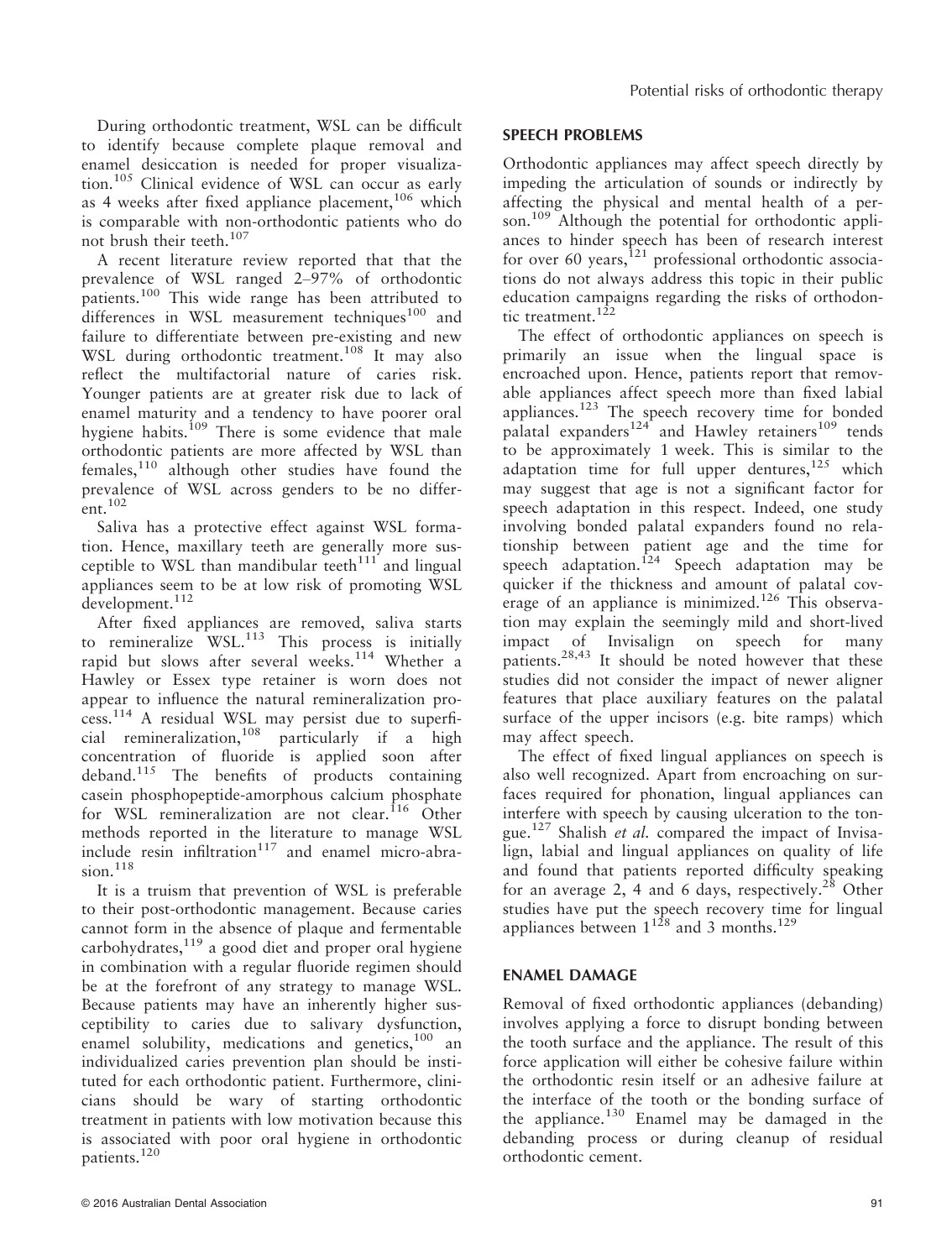Adhesive bracket failure can remove enamel if the strength of the micromechanical bond between enamel and the bonding resin exceeds the cohesive strength of the enamel itself. Ceramic brackets using a chemical bonding interface (rather than micromechanical) are at higher risk of damaging enamel due to the strength of the bond.<sup>131</sup> The incidence of enamel fracture from ceramic bracket removal is reported in the literature to range  $10-35\%$ .<sup>132</sup> It is clear that not all ceramic brackets are equal in this respect and newer generations of ceramic brackets may be less likely to fracture enamel upon debonding.<sup>133</sup>

At present, there are no methods to remove residual orthodontic resin that are completely atraumatic to the tooth surface. $134$  Depending on the technique employed, approximately  $20-50$  µm of enamel is lost during resin cleanup,<sup>135</sup> and scratches and gouges will inevitably be left on the enamel surface.<sup>136</sup> Any removal of surface enamel exposes prism rods and can theoretically increase susceptibility to acid dissolution.<sup>137</sup> The inevitable scratching and gouging of the enamel surface from resin removal with rotary instruments has been postulated to increase susceptibility to caries and staining,  $136$  although this risk has been downplayed by others.<sup>138</sup> In the absence of clinical investigations in this respect, it is worthwhile considering that long-term follow-up studies of teeth which have had enamel ground for other purposes (such as interproximal reduction<sup>139</sup> or aesthetic reshaping)<sup>140</sup> have shown no detriment where the surface has been left smooth.

## RISKS OF ORTHODONTIC TREATMENT AS A CONCEPTUAL FRAMEWORK

As the foregoing discussion demonstrates, orthodontic therapy inevitably produces a biological challenge to the stomatognathic system. The outcome of this challenge is dependent upon both the nature of the treatment that is performed and patient-related factors. Whilst some aspects of patient susceptibility to the risks are essentially fixed (e.g. genetics), others are modifiable (e.g. oral hygiene). Fig. 1 presents a conceptual framework to illustrate, in general terms, how the risk of adverse outcomes in orthodontic therapy materializes through a synergy between the treatment and the patient.

In this framework, an adverse outcome will be the result of the treatment challenge exceeding the patient's resistance and adaptability in some respect. Although this framework has natural limitations, it is hoped that it will help clinicians better appreciate the importance of having a sound understanding of the orthodontic appliances they use as well as those patient characteristics that can impact upon treatment.

Finally, clinicians must also carefully manage patients' expectations as part of their overall risk management strategy. From a medicolegal perspective, a very real risk of orthodontic treatment is patient disappointment with an intended or accidental treatment outcome. Treatment goals should represent an agreement between the patient and the clinician, and



Fig. 1 A conceptual framework to explain the risks of orthodontic therapy.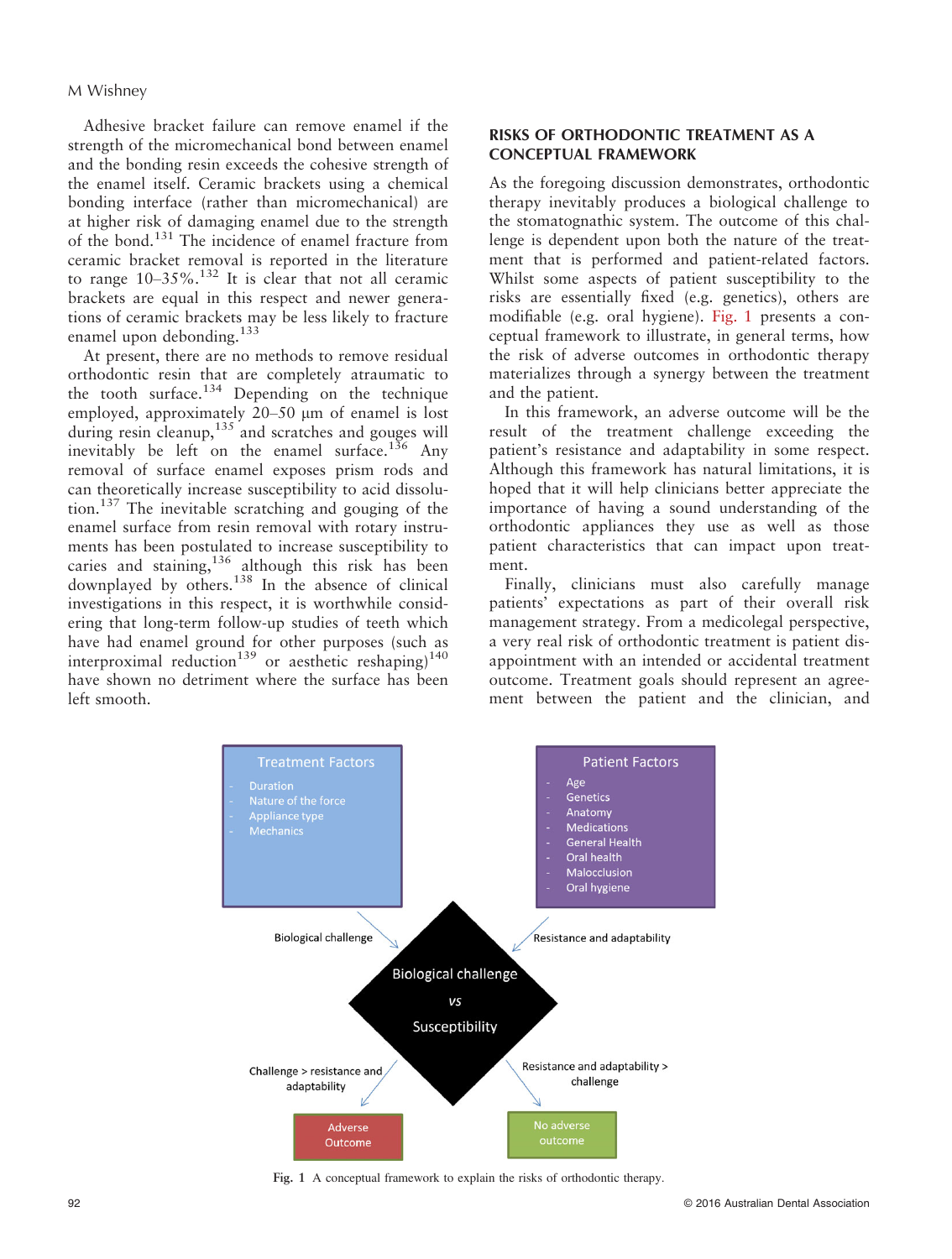Potential risks of orthodontic therapy

clinicians must therefore be honest with themselves and patients about whether treatment objectives are realistic. Whilst an adverse outcome may not necessarily be construed as negligence, failure to properly warn about it beforehand could be.

#### **CONCLUSIONS**

This review has considered some of the main risks of orthodontic treatment by way of an overview of relevant literature. It has been shown that the risks of orthodontic treatment vary between individuals and treatment plans. Clinicians should develop treatment plans in light of an assessment of their patients' susceptibility to these risks and patients should be duly informed of these risks as part of informed consent. Doing so inevitably requires a degree of experience and skill on the part of the clinician. In light of this, a one-size-fits-all treatment philosophy is liable to expose patients to a higher risk of adverse outcomes.

#### ACKNOWLEDGEMENTS

I wish to thank the library staff of the New South Wales branch of the Australian Dental Association for their assistance in preparing this review.

#### REFERENCES

- 1. Gillon R. Medical ethics: four principles plus attention to scope. BMJ 1994;309:184–188.
- 2. Abdelkarim A, Jerrold L. Risk management strategies in orthodontics. Part 1: clinical considerations. Am J Orthod Dentofac Orthop 2015;148:345–349.
- 3. Naranjo AA, Trivino ML, Jaramillo A, Betancourth M, Botero ~ JE. Changes in the subgingival microbiota and periodontal parameters before and 3 months after bracket placement. Am J Orthod Dentofacial Orthop 2006;130:275.e17–275.e22.
- 4. Boyd RL, Leggott PJ, Quinn RS, Eakle WS, Chambers D. Periodontal implications of orthodontic treatment in adults with reduced or normal periodontal tissues versus those of adolescents. Am J Orthod Dentofacial Orthop 1989;96:191–198.
- 5. Zachrisson BU. Tooth movements in the periodontally compromised patient. In: Lindhe J, Karring T, Lang N, eds. Clinical Periodontology and Implant Dentistry. Copenhagen; Munksgaard: Wiley-Blackwell, 2008: 1271.
- 6. Renkema AM, Fudalej PS, Renkema AAP, Abbas F, Bronkhorst E, Katsaros C. Gingival labial recessions in orthodontically treated and untreated individuals: a case – control study. J Clin Periodontol 2013;40:631–637.
- 7. Gomes SC, Varela CC, da Veiga SL, Rösing CK, Oppermann RV. Periodontal conditions in subjects following orthodontic therapy. A preliminary study. Eur J Orthod 2007;29:477– 481.
- 8. Bollen A-M, Cunha-Cruz J, Bakko DW, Huang GJ, Hujoel PP. The effects of orthodontic therapy on periodontal health: a systematic review of controlled evidence. J Am Dent Assoc 2008;139:413–422.
- 9. Nelson PA, Artun J. Alveolar bone loss of maxillary anterior teeth in adult orthodontic patients. Am J Orthod Dentofac Orthop 1997;111:328–334.
- 10. Wennström J-L. Mucogingival considerations in orthodontic treatment. Semin Orthod 1996;2:46–54.
- 11. Wright N, Modarai F, Cobourne MT, Dibiase AT. Do you do Damon? What is the current evidence base underlying the philosophy of this appliance system? J Orthod 2011;38:222–230.
- 12. Janson G, Maria FRT, Bombonatti R. Frequency evaluation of different extraction protocols in orthodontic treatment during 35 years. Prog Orthod 2014;15:51.
- 13. Renkema AM, Navratilova Z, Mazurova K, Katsaros C, Fudalej PS. Gingival labial recessions and the post-treatment proclination of mandibular incisors. Eur J Orthod 2015;37:508– 513.
- 14. Villard NM, Patcas R. Does the decision to extract influence the development of gingival recessions? J Orofac Orthop 2015;76:476–492.
- 15. Booth FA, Edelman JM, Proffit WR. Twenty-year follow-up of patients with permanently bonded mandibular canine-tocanine retainers. Am J Orthod Dentofac Orthop 2008;133:70– 76.
- 16. Kassab MM, Cohen RE. The etiology and prevalence of gingival recession. J Am Dent Assoc 2003;134:220–225.
- 17. Johal A, Katsaros C, Kuijpers-Jagtman AM. State of the science on controversial topics: missing maxillary lateral incisors–a report of the Angle Society of Europe 2012 meeting. Prog Orthod 2013;14:20.
- 18. Chow YC, Eber RM, Tsao YP, Shotwell JL, Wang HL. Factors associated with the appearance of gingival papillae. J Clin Periodontol 2010;37:719–727.
- 19. Tarnow DP, Magner AW, Fletcher P. The effect of the distance from the contact point to the crest of bone on the presence or absence of the interproximal dental papilla. J Periodontol 1992;63:995–996.
- 20. Kurth JR, Kokich VG. Open gingival embrasures after orthodontic treatment in adults: prevalence and etiology. Am J Orthod Dentofac Orthop 2001;120:116–123.
- 21. Sharma AA, Park JH. Esthetic considerations in interdental papilla: remediation and regeneration. J Esthet Restor Dent 2010;22:18–28.
- 22. Oliver RG, Knapman YM. Attitudes to orthodontic treatment. Br J Orthod 1985;12:179–188.
- 23. Sergl HG, Klages U, Zentner A. Functional and social discomfort during orthodontic treatment–effects on compliance and prediction of patients' adaptation by personality variables. Eur J Orthod 2000;22:307–315.
- 24. Brown DF, Moerenhout RG. The pain experience and psychological adjustment to orthodontic treatment of preadolescents, adolescents, and adults. Am J Orthod Dentofacial Orthop 1991;100:349–356.
- 25. Kvam E, Gjerdet NR, Bondevik O. Traumatic ulcers and pain during orthodontic treatment. Community Dent Oral Epidemiol 1987;15:104–107.
- 26. Baricevic M, Mravak-Stipetic M, Majstorovic M, Baranovic M, Baricevic D, Loncar B. Oral mucosal lesions during orthodontic treatment. Int J Paediatr Dent 2011;21: 96–102.
- 27. Caniklioglu C, Oztürk Y. Patient discomfort: a comparison between lingual and labial fixed appliances. Angle Orthod 2005;75:86–91.
- 28. Shalish M, Cooper-Kazaz R, Ivgi I, Canetti L, Tsur B, Bachar E, et al. Adult patients' adjustability to orthodontic appliances. Part I: a comparison between Labial, Lingual, and Invisalign Eur J Orthod 2012;34:724–730.
- 29. Fujiyama K, Honjo T, Suzuki M, Matsuoka S, Deguchi T. Analysis of pain level in cases treated with Invisalign aligner: comparison with fixed edgewise appliance therapy. Prog Orthod 2014;15:64.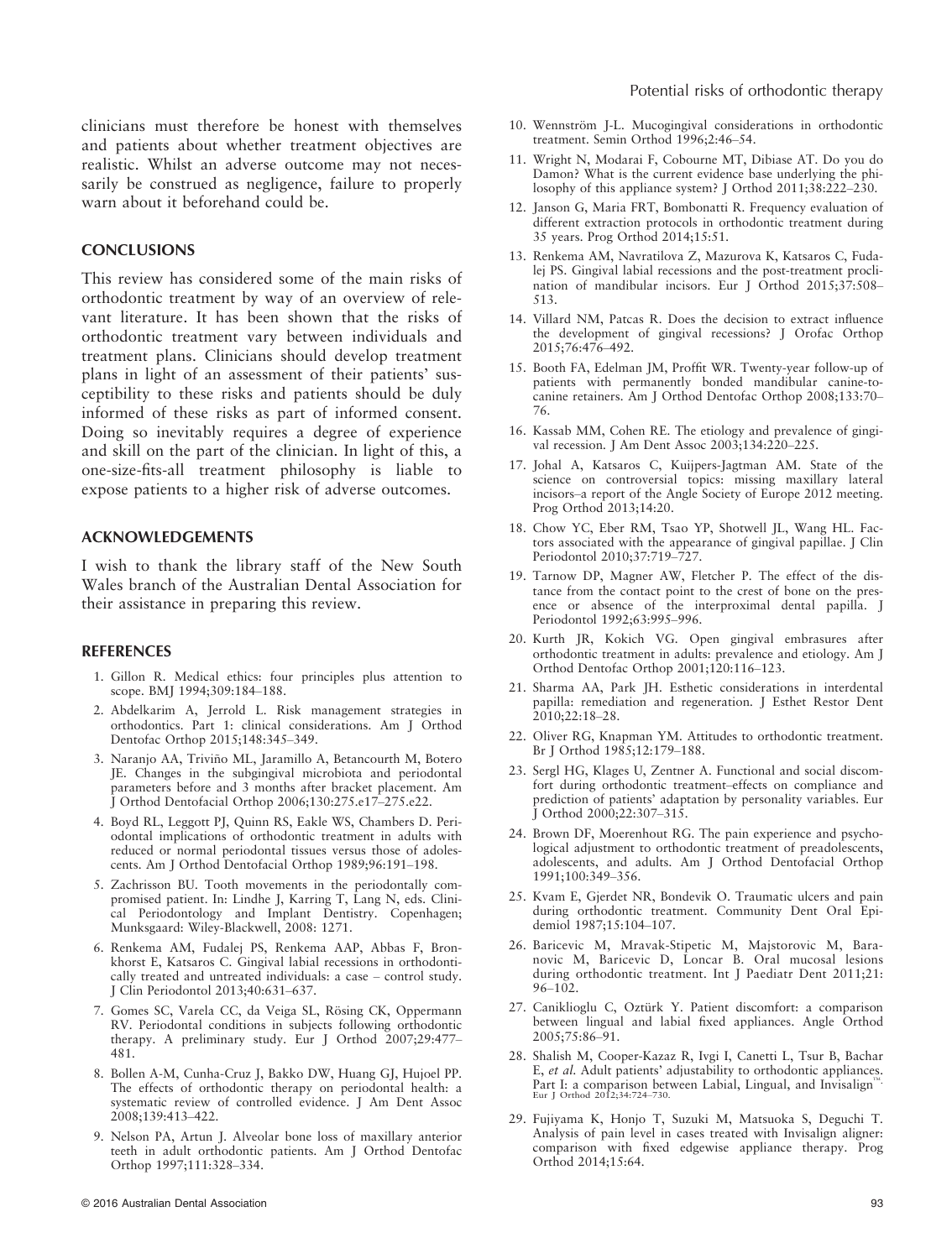- 30. Proffit WR, Fields HW, Sarver DM. Contemporary Orthodontics. St Louis, Missouri: Mosby, Inc., 2013:301–302.
- 31. Krishnan V. Orthodontic pain: from causes to management–a review. Eur J Orthod 2007;29:170–179.
- 32. Erdinç AME, Dincer B. Perception of pain during orthodontic treatment with fixed appliances. Eur J Orthod 2004;26:79– 85.
- 33. Lobre WD, Callegari BJ, Gardner G, Marsh CM, Bush AC, Dunn WJ. Pain control in orthodontics using a micropulse vibration device: a randomized clinical trial. Angle Orthod  $2.015:1-6$ .
- 34. Mandall NA, Lowe C, Worthington HV, Sandler J, Derwent S, Abdi-Oskouei M, et al. Which orthodontic archwire sequence? A randomized clinical trial. Eur J Orthod 2006;28:561–566.
- 35. Sandhu SS, Sandhu J. A randomized clinical trial investigating pain associated with superelastic nickel-titanium and multistranded stainless steel archwires during the initial leveling and aligning phase of orthodontic treatment. J Orthod 2013;40:276–285.
- 36. Cioffi I, Piccolo A, Tagliaferri R, Paduano S, Galeotti A, Martina R. Pain perception following first orthodontic archwire placement–thermoelastic vs superelastic alloys: a randomized controlled trial. Quintessence Int 2012;43:61–69.
- 37. Pringle AM, Petrie A, Cunningham SJ, McKnight M. Prospective randomized clinical trial to compare pain levels associated with 2 orthodontic fixed bracket systems. Am J Orthod Dentofacial Orthop 2009;136:160–167.
- 38. Čelar A, Schedlberger M, Dörfler P, Bertl M. Systematic review on self-ligating vs. conventional brackets: initial pain, number of visits, treatment time. J Orofac Orthop 2013;74:40–51.
- 39. Bertl MH, Onodera K, Čelar AG. A prospective randomized split-mouth study on pain experience during chairside archwire manipulation in self-ligating and conventional brackets. Angle Orthod 2013;83:292–297.
- 40. Wu AKY, McGrath C, Wong RWK, Wiechmann D, Rabie ABM. A comparison of pain experienced by patients treated with labial and lingual orthodontic appliances. Eur J Orthod 2010;32:403–407.
- 41. Bergius M, Kiliaridis S, Berggren U. Pain in orthodontics: a review and discussion of the literature. J Orofac Orthop 2000;37:125–137.
- 42. Williams OL, Bishara SE, Ortho D. Patient discomfort levels at the time of debonding: a pilot study. Am J Orthod Dentofac Orthop 1992;101:313–317.
- 43. Nedwed V, Miethke R-R. Motivation, acceptance and problems of invisalign patients. J Orofac Orthop 2005;66:162– 173.
- 44. Patel S, McGorray SP, Yezierski R, Fillingim R, Logan H, Wheeler TT. Effects of analgesics on orthodontic pain. Am J Orthod Dentofac Orthop 2011;139:e53–e58.
- 45. Steen Law SL, Southard KA, Alan S, Logan HL, Jakobsen JR. An evaluation of preoperative ibuprofen for treatment of pain associated with orthodontic separator placement. Am J Orthod Dentofac Orthop 2000;118:629–635.
- 46. Xiaoting L, Yinb T, Yangxic C. Interventions for pain during fixed orthodontic appliance therapy A systematic review. Angle Orthod 2010;80:925–932.
- 47. Farzanegan F, Zebarjad SM, Alizadeh S, Ahrari F. Pain reduction after initial archwire placement in orthodontic patients: a randomized clinical trial. Am J Orthod Dentofacial Orthop 2012;141:169–173.
- 48. Dominguez A, Velasquez SA. Effect of low level laser therapy on pain following activation of orthodontic final archwires: a randomized controlled clinical trial. Photomed Laser Surg 2012;31:36–40.
- 49. Miles P, Smith H, Weyant R, Rinchuse DJ. The effects of a vibrational appliance on tooth movement and patient discomfort: a prospective randomised clinical trial. Aust Orthod J 2012;28:213–218.
- 50. Ukra A, Bennani F, Farella M. Psychological aspects of orthodontics in clinical practice. Part one: treatment-specific variables. Prog Orthod 2011;12:143-148.
- 51. Mangnall LAR, Dietrich T, Scholey JM. A randomized controlled trial to assess the pain associated with the debond of orthodontic fixed appliances. J Orthod 2013;40:188–196.
- 52. Keith DJ, Rinchuse DJ, Kennedy M, Zullo T. Effect of text message follow-up on patient's self-reported level of pain and anxiety. Angle Orthod 2013;83:605–610.
- 53. Weltman B, Vig KWL, Fields HW, Shanker S, Kaizar EE. Root resorption associated with orthodontic tooth movement: a systematic review. Am J Orthod Dentofac Orthop 2010;137:462– 476.
- 54. Brudvik P, Rygh P. Transition and determinants of orthodontic root resorption-repair sequence. Eur J Orthod 1995;17:177–188.
- 55. Leach HA, Ireland AJ, Whaites EJ. Radiographic diagnosis of root resorption in relation to orthodontics. Br Dent J 2001;190:16–22.
- 56. Dudic A, Giannopoulou C, Leuzinger M, Kiliaridis S. Detection of apical root resorption after orthodontic treatment by using panoramic radiography and cone-beam computed tomography of super-high resolution. Am J Orthod Dentofac Orthop 2009;135:434–437.
- 57. Walker SL, Tieu LD, Flores-Mir C. Radiographic comparison of the extent of orthodontically induced external apical root resorption in vital and root-filled teeth: a systematic review. Eur J Orthod 2013;35:796–802.
- 58. Artun J, Van't Hullenaar R, Doppel D, Kuijpers-Jagtman AM. Identification of orthodontic patients at risk of severe apical root resorption. Am J Orthod Dentofac Orthop 2009;135:448–455.
- 59. Hartsfield JK. Pathways in external apical root resorption associated with orthodontia. Orthod Craniofacial Res 2009;12:236–242.
- 60. Roscoe MG, Meira JBC, Cattaneo PM. Association of orthodontic force system and root resorption: a systematic review. Am J Orthod Dentofac Orthop 2015;147:610–626.
- 61. Linge BO, Linge L. Apical root resorption in upper anterior teeth. Eur J Orthod 1983;5:173–183.
- 62. Barbagallo LJ, Jones AS, Petocz P, Darendeliler MA. Physical properties of root cementum: Part 10. Comparison of the effects of invisible removable thermoplastic appliances with light and heavy orthodontic forces on premolar cementum. A microcomputed-tomography study. Am J Orthod Dentofac Orthop 2008;133:218–227.
- 63. Levander E, Malmgren O, Eliasson S. Evaluation of root resorption in relation to 2 orthodontic treatment regimes – a clinical experimental-study. Eur J Orthod 1994;16:223–228.
- 64. Fleminga PS, Johalb A. Self-ligating brackets in orthodontics a systematic review. Angle Orthod 2010;80:575–584.
- 65. Slade GD, Diatchenko L, Ohrbach R, Maixner W. Orthodontic treatment, genetic factors, and risk of temporomandibular disorder. Semin Orthod 2008;14:146–156.
- 66. Harris EF, Kineret SE, Tolley EA. A heritable component for external apical root resorption in patients treated orthodontically. Am J Orthod Dentofacial Orthop 1997;111:301–309.
- 67. Malmgren O, Goldson L, Hill C, Orwin A, Petrini L, Lundberg M. Root resorption after orthodontic treatment of traumatized teeth. Am J Orthod 1982;82:487–491.
- 68. Sameshima GT, Sinclair PM. Predicting and preventing root resorption: Part I. Diagnostic factors. Am J Orthod Dentofac Orthop 2001;119:505–510.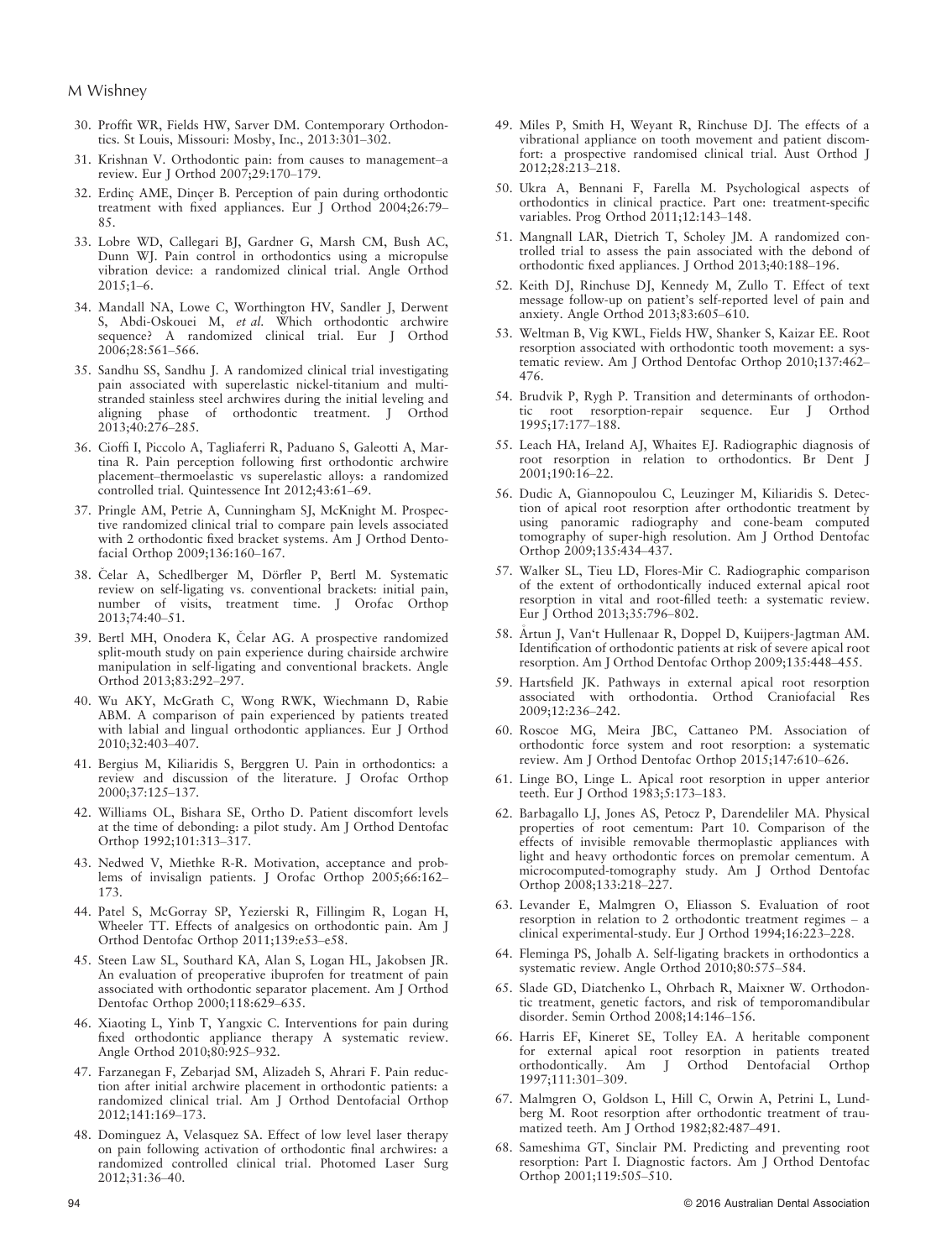- 69. Remington DN, Joondeph DR, Artun J, Riedel RA, Chapko MK. Long-term evaluation of root resorption occurring during orthodontic treatment. Am J Orthod Dentofacial Orthop 1989;96:43–46.
- 70. Jönsson A, Malmgren O, Levander E, Long-term follow-up of tooth mobility in maxillary incisors with orthodontically induced apical root resorption. Eur J Orthod 2007;29:482– 487.
- 71. Sjolien T, Zachrisson BU. Periodontal bone support and tooth length in orthodontically treated and untreated persons. Am J Orthod 1973;64:28–37.
- 72. Kalkwarf KL, Krejci RF, Pao YC. Effect of apical root resorption on periodontal support. J Prosthet Dent 1986;56:317– 319.
- 73. von Böhl M, Ren Y, Fudalej PS, Kuijpers-Jagtman AM. Pulpal reactions to orthodontic force application in humans: a systematic review. J Endod 2012;38:1463–1469.
- 74. Javed F, Al-Kheraif AA, Romanos EB, Romanos GE. Influence of orthodontic forces on human dental pulp: a systematic review. Arch Oral Biol 2015;60:347–356.
- 75. Butcher EO, Taylor AC. The vascularity of the incisor pulp of the monkey and its alteration by tooth retraction. J Dent Res 1952;31:239–247.
- 76. Han G, Hu M, Zhang Y, Jiang H. Pulp vitality and histologic changes in human dental pulp after the application of moderate and severe intrusive orthodontic forces. Am J Orthod Dentofacial Orthop 2013;144:518–522.
- 77. Bauss O, Schäfer W, Sadat-Khonsari R, Knösel M. Influence of orthodontic extrusion on pulpal vitality of traumatized maxillary incisors. J Endod 2010;36:203–207.
- 78. Proffit WR, Fields HW, Sarver DM. Contemporary Orthodontics. St Louis, Missouri: Mosby, Inc., 2013:300.
- 79. Pazera P, Fudalej P, Katsaros C. Severe complication of a bonded mandibular lingual retainer. Am J Orthod Dentofacial Orthop 2012;142:406–409.
- 80. Nguyen QV, Bezemer PD, Habets L, Prahl-Andersen B. A systematic review of the relationship between overjet size and traumatic dental injuries. Eur J Orthod 1999;21:503–515.
- 81. Bauss O, Röhling J, Schwestka-Polly R. Prevalence of traumatic injuries to the permanent incisors in candidates for orthodontic treatment. Dent Traumatol 2004;20:61–66.
- 82. Bauss O, Röhling J, Rahman A, Kiliaridis S. The effect of pulp obliteration on pulpal vitality of orthodontically intruded traumatized teeth. J Endod 2008;34:417–420.
- 83. Möller AJ, Fabricius L, Dahlén G, Ohman AE, Heyden G. Influence on periapical tissues of indigenous oral bacteria and necrotic pulp tissue in monkeys. Scand J Dent Res 1981;89:475–484.
- 84. Luther F. Orthodontics and the temporomandibular joint: where are we now? Part 1. Orthodontic treatment and temporomandibular disorders. Angle Orthod 1998;68:295–304.
- 85. Okeson JP. Management of Temporomandibular Disorders and Occlusion. St Louis, Missouri: Mosby, Inc., 2013:164.
- 86. Manfredini D, Bucci MB, Montagna F, Guarda-Nardini L. Temporomandibular disorders assessment: medicolegal considerations in the evidence-based era. J Oral Rehabil 2011;38:101–119.
- 87. Christensen L, Luther F. Adults seeking orthodontic treatment: expectations, periodontal and TMD issues. Br Dent J 2015;218:111–117.
- 88. Okeson JP. Evolution of occlusion and temporomandibular disorder in orthodontics: past, present, and future. Am J Orthod Dentofac Orthop 2015;147:S216–S223.
- 89. McNamara JA Jr. Orthodontic treatment and temporomandibular disorders. Oral Surg Oral Med Oral Pathol Oral Radiol Endod 1997;83:107–117.
- 90. Reynders RM. Orthodontics and temporomandibular disorders: a review of the literature (1966-1988). Am J Orthod Dentofac Orthop 1990;97:463–471.
- 91. McNamara J, Seligman D, Okeson J. Occlusion, orthodontic treatment, and temporomandibular disorders: a review. J Orofac Pain 1995;9:73–90.
- 92. Kim M-RM, Graber TTM, Viana MA. Orthodontics and temporomandibular disorder: a meta-analysis. Am J Orthod Dentofac Orthop 2002;121:438–446.
- 93. Luther F. TMD and occlusion part I. Damned if we do? Occlusion: the interface of dentistry and orthodontics. Br Dent J 2007;202:38–39.
- 94. Luther F, Layton S, McDonald F. Orthodontics for treating temporomandibular joint (TMJ) disorders (Review). Cochrane Database Syst Rev 2010;7:CD006541.
- 95. Michelotti A, Iodice G. The role of orthodontics in temporomandibular disorders. J Oral Rehabil 2010;37:411– 429.
- 96. Leite RA, Rodrigues JF, Sakima MT, Sakima T. Relationship between temporomandibular disorders and orthodontic treatment: a literature review. Dental Press J Orthod 2013;18:150– 157.
- 97. Luther F. Orthodontics and the temporomandibular joint: where are we now? Part 2. Functional occlusion, malocclusion, and TMD. Angle Orthod 1998;68:305–318.
- 98. Manfredini D, Stellini E, Gracco A, Lombardo L, Nardini LG, Siciliani G. Orthodontics is temporomandibular disorder-neutral. Angle Orthod 2016;86:649–654.
- 99. Chatterjee R, Kleinberg I. Effect of orthodontic band placement on the chemical composition of human incisor tooth plaque. Arch Oral Biol 1979;24:97–100.
- 100. Heymann GC, Grauer D. A contemporary review of white spot lesions in orthodontics. J Esthet Restor Dent 2013;25:85– 95.
- 101. Kidd E. Essentials of Dental Caries. Oxford: Oxford University Press, 2005:22.
- 102. Gorelick L, Geiger AM, Gwinnett AJ. Incidence of white spot formation after bonding and banding. Am J Orthod 1982;81:93–98.
- 103. Hui J, Han Z, Geng G, Yan W, Shao P. The 100 top-cited articles in orthodontics from 1975 to 2011. Angle Orthod 2013;83:491–499.
- 104. Alexander SA. The effect of fixed and functional appliances on enamel decalcifications in early Class II treatment. Am J Orthod Dentofac Orthop 1993;103:45–47.
- 105. Tufekci E, Dixon JS, Gunsolley JC, Lindauer SJ. Prevalence of white spot lesions during orthodontic treatment with fixed appliances. Angle Orthod 2011;81:206–210.
- 106. Ogaard B, Rølla G, Arends J. Orthodontic appliances and enamel demineralization. Part 1. Lesion development. Am J Orthod Dentofacial Orthop 1988;94:68–73.
- 107. Von der Fehr FR, Löe H, Theilade E. Experimental caries in man. Caries Res 1970;4:131–148.
- 108. Shungin D, Olsson AI, Persson M. Orthodontic treatmentrelated white spot lesions: a 14-year prospective quantitative follow-up, including bonding material assessment. Am J Orthod Dentofac Orthop 2010;138:136–137.
- 109. Haydar B, Karabulut G, Ozkan S, Aksoy AU, Ciğer S. Effects of retainers on the articulation of speech. Am J Orthod Dentofac Orthop 1996;110:534–540.
- 110. Al Maaitah EF, Adeyemi AA, Higham SM, Pender N, Harrison JE. Factors affecting demineralization during orthodontic treatment: a post-hoc analysis of RCT recruits. Am J Orthod Dentofac Orthop 2011;139:181–191.
- 111. Ogaard B. Prevalence of white spot lesions in 19-year-olds: a study on untreated and orthodontically treated persons 5 years